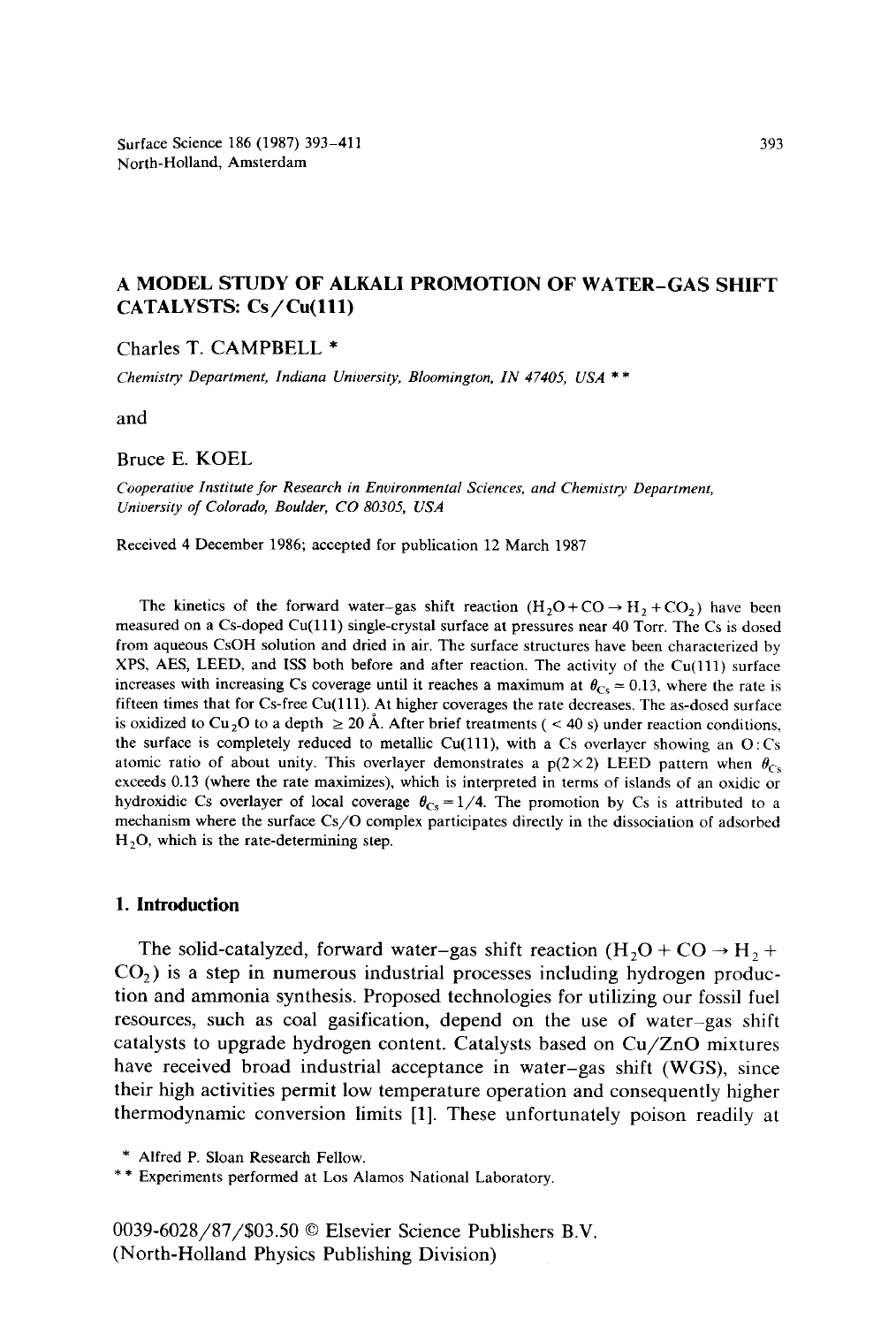very low sulfur levels, and are therefore not ideal for fossil-fuel-based feedstreams [1]. Thus, there is considerable practical incentive for developing a fundamental understanding of this reaction and the relationships among catalyst activity, sulfur tolerance, and surface structure. Nevertheless, relatively little work has been published in this area  $(1-11)$  and references therein).

In a recent study [10], we have shown that the  $Cu(111)$  single-crystal surface is a good kinetic model of high-surface-area Cu/ZnO catalysts for this reaction, and that metallic Cu seems to provide the active sites. Furthermore, we have modeled the sulfur poisoning of this reaction on  $Cu(111)$  using adsorbed sulfur adatoms deposited from  $H_2S$  gas [11]. These studies indicated that the dissociative adsorption of water was the rate-determining step under our reaction conditions. Since alkali metals are thought to promote water dissociation on other transition metal surfaces such as Ru [12,13] and Pt [14], we have attempted to promote the Cu(111) model catalyst using alkali overlayers. The results presented here show that, with proper Cs addition, an enhancement in the WGS activity by a factor of  $\sim$  15 can result. This is consistent with very recent reports by Klier et al. [7,8] that Cs doping can lead to a two-fold enhancement in the WGS activity of high-area Cu/ZnO catalysts at lower temperature and higher pressure conditions.

In addition to demonstrating the Cs promotion of  $Cu(111)$  for WGS, we study here the structure of the surface after dosing with Cs (from aqueous CsOH solution) and after treatment under reaction conditions. We also investigate the potential of  $Cs$  additives for improving the tolerance of  $Cu(111)$ in sulfur poisoning.

### **2. Experimental**

The apparatus and procedures for studying the WGS reaction on clean  $Cu(111)$  [10] and for dosing H<sub>2</sub>S [11] have been described in detail previously. The sample surface was cleaned and analyzed in ultrahigh vacuum (UHV), then translated outside the vacuum chamber and dosed with a droplet of aqueous CsOH solution, heated to  $\sim$  390 K for 30 s to dry the droplet, then translated back into UHV. We have described this type of Cs dosing for Ag(111) previously, and shown that it produces the same final Cs surface structure as that resulting from the vapor-deposition of Cs followed by use as an ethylene oxidation catalyst [15]. After characterizing the as-dosed Cs overlayer by surface analyses (AES, XPS, ISS, LEED), the sample was translated into the batch microreactor, pressurized with the reaction mixture, then heated to the reaction temperature for the desired time. Product buildup was monitored with gas chromatography (GC). At the end of the desired reaction time, the sample was rapidly  $(-6 s)$  quenched to 465 K in the reaction mixture, then translated back into UHV for surface analysis.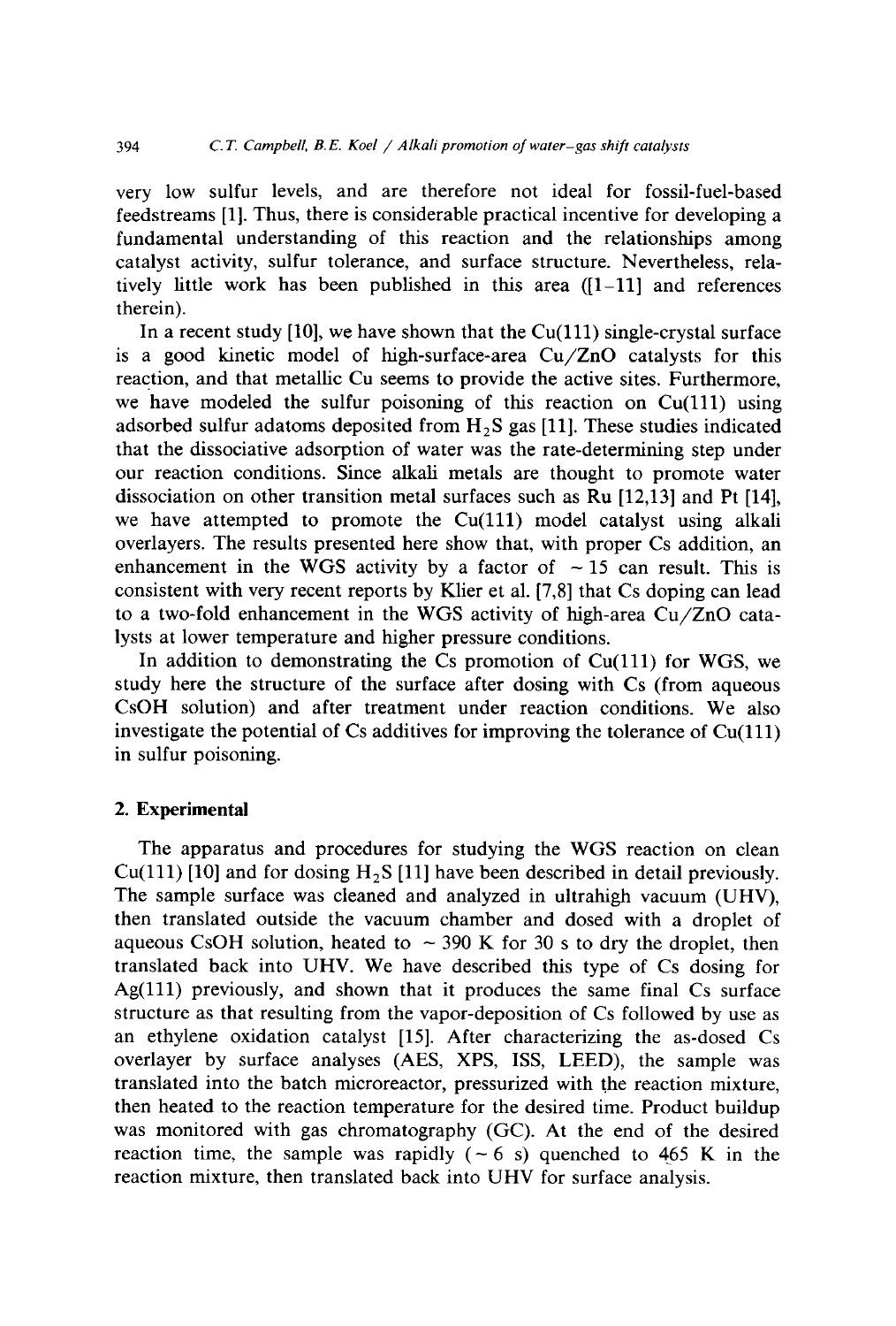Coverages  $(\theta)$  are reported here in absolute units (per Cu surface atom), so that  $\theta = 1$  corresponds to  $1.76 \times 10^{15}$  cm<sup>-2</sup>.

The CsOH solutions were prepared from aqueous, research-grade CsOH solutions, diluted with ultrapure (HPLC grade) water. Well-conditioned polyethylene labware [16] was used in all steps of the dilution and dosing, to prevent contamination by impurities leached from container walls. Analyses by AES showed Cs and O to be the only elements added in measureable quantity to the surface upon Cs dosing. (Hydrogen is not detected in AES.)

The Cu(2p), valence band and Cs(3d) XPS and Cu(LVV) XAES spectra were recorded with Mg( $K\alpha$ ) radiation at a pass energy of 50 eV, which gave a  $Cu(2p_{3/2})$  peak for clean Cu(111) with a 1.3 eV FWHM (full-width at half-maximum). The O(1s) and S(2p) spectra were recorded with  $Al(K\alpha)$ radiation at a pass energy of 100 eV, which gave a  $Cu(2p_{3/2})$  for clean Cu(111) of 1.8 eV FWHM. (These Cu FWHMs can be taken as the overall instrumental resolutions.) Spectra are referenced to the Fermi level, so the Cu(2p<sub>3/2</sub>) peak is centered at 932.4 eV BE (binding energy). Detection was normal to the surface in AES, XPS, XAES and ISS. The ISS spectra were recorded with a 970 eV He<sup>+</sup> incident beam at  $60^\circ$  from the surface normal, using a pass energy of 1/3 the kinetic energy. The AES spectra were recorded with a 2900 eV electron beam, incident  $60^\circ$  from the surface normal, using a pass energy of  $1/3$  the kinetic energy and a modulation voltage of 5  $V_{p-p}$ .

## **3. Results**

*3.1. Cs/Cu(111)* 

### *3.1.1. Influence on reaction kinetics*

A typical plot of product ( $CO<sub>2</sub>$  and  $H<sub>2</sub>$ ) buildup versus WGS reaction time at 612 K, 26 Torr CO and 10 Torr  $H<sub>2</sub>O$  is shown in fig. 1 for clean Cu(111) (from ref.  $[10]$ ), and for Cs-dosed Cu(111). The reaction rate (slope) is much higher for the Cs-dosed surface at all reaction times. For both surfaces, the rate decreases significantly during the first four minutes, but the shape of the curve is about the same for both. For this reason, we feel justified in using product buildup over a fixed reaction time interval in comparing reaction rates for different Cs coverages. Note that, for the Cs-dosed surface, a total of  $\sim$  1300 molecules of H<sub>2</sub> and of CO<sub>2</sub> are produced *per Cu surface atom* in a period of 19 min. At this point, the  $H<sub>2</sub>O$  conversion would be rather high  $(-14%)$ , except that, for the Cs-dosed surface, we used a fresh reaction mixture after every data point of fig. 1. In this way, we kept the conversion low  $(< 6\%)$  to prevent back reaction of products. Thus, the product buildup data are added from successive measurements with the same surface (no cleaning between runs). The decrease in reaction rate with reaction time is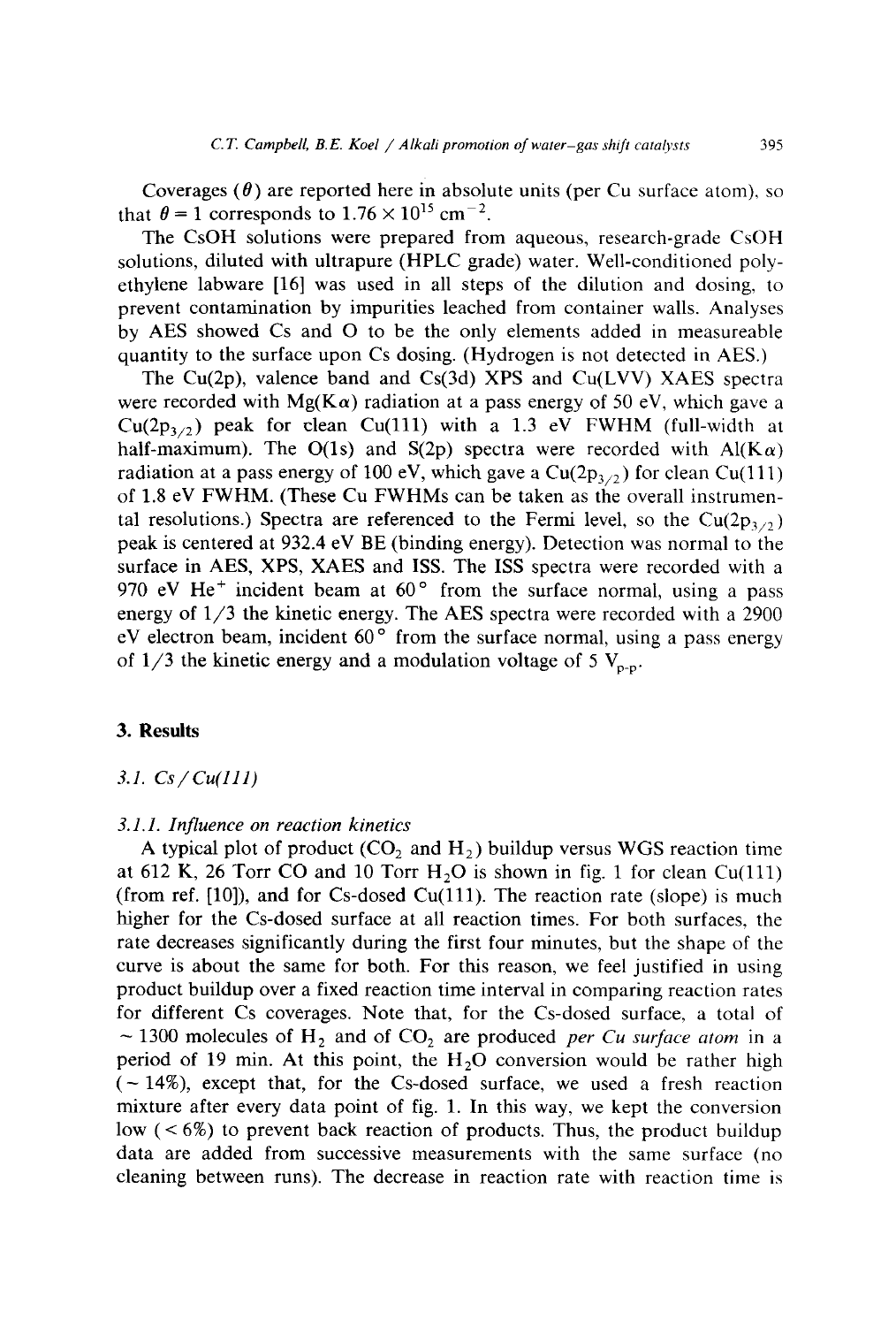

Fig. 1. Product buildup versus reaction time at 612 K in 26 Torr CO and 10 Torr  $H_2O$  for clean  $Cu(111)$  (solid points) and for the same surface after dosing with Cs (open points) to a level which gave a final Cs/Cu AES ratio of 0.08. Clean surface data from ref. [101.

therefore not due to an increased contribution from the reverse reaction, and must be related to a real change in the surface structure.

As will be described below, the surface structure and Cs concentration changed considerably in the first  $\sim$  40 s of reaction time, after which it was almost constant. For this reason, we always reduced the as-dosed surface for 40 s in the reaction mixture and returned the sample to UHV for surface analysis before attempting kinetic measurements. In this way the Cs coverage and structure were almost constant during the rate measurement. We used the final coverage measured after reaction in reporting Cs coverages here. For the reduced surfaces, we have assumed the Cs(565 eV)/Cu(920 eV) AES peak-topeak ratio to be proportional to  $\theta_{\text{Cs}}$  here. We will refer to this ratio simply as "Cs/Cu" below. The data of fig. 1 are for  $Cs/Cu = 0.08$ .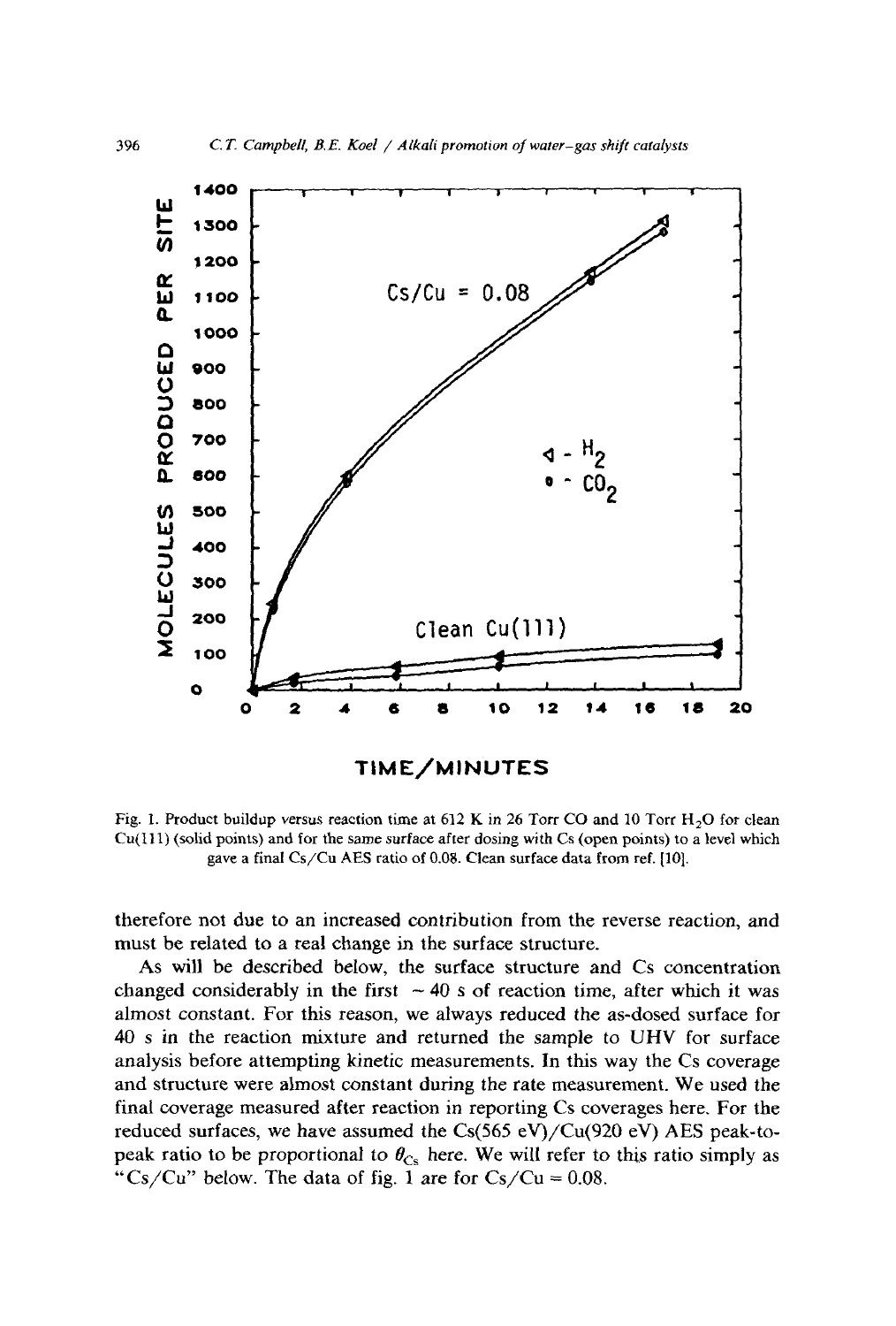

Fig. 2. Variation of the water-gas shift reaction rate with cesium coverage on Cu(111) at 612 K, 26 Torr CO and 10 Torr  $H<sub>2</sub>O$ . The open data point was for dosing pure water (no CsOH). The data here represent the average rate between 0.67 and 4.67 min reaction time.

Fig. 2 shows the variation in WGS reaction rate with Cs coverage  $(Cs/Cu)$ at 612 K, 26 Torr CO and 10 Torr  $H<sub>2</sub>O$ . (The absolute coverage calibration will be described below.) This rate shown here is the average rate between 0.67 and 4.67 min reaction time. As seen in fig. 1, this corresponds to a maximum  $H<sub>2</sub>O$  conversion of  $\sim$  7%. Therefore, we are essentially in the limit of low conversion here. In this paper we have studied the kinetics at temperatures  $(564-658)$  K) that are somewhat higher than typically used for Cu/ZnO catalysts (475-550 K). This is because, on the very low-surface-area single crystal, it is difficult to achieve measureable rates at much lower temperatures. As can be seen in fig. 2, the rate increases rapidly with  $\theta_{Cs}$ , reaches a maximum at Cs/Cu = 0.075 ( $\theta_{\text{Cs}} \approx 0.13$ ), and then decreases somewhat. Higher coverages than those shown here were not stable under the reaction conditions at 612 K and could not be studied. The maximum rate is a factor of about 15 larger than clean Cu(111)! The open circle at  $\theta_{\text{Cs}} = 0$  shows the rate obtained when the same dosing and reaction procedure used for Cs-dosed surfaces was repeated, except here pure water (without CsOH) was used. The rate is nearly the same as for clean  $Cu(111)$ , which proves that the rate increase of fig. 2 is due to the Cs itself, rather than some impurity in the water droplet or some effect due to the water itself.

The concentrations of CsOH solution required to achieve the final coverages of fig. 2 were bigger than expected by a factor of at least 4. For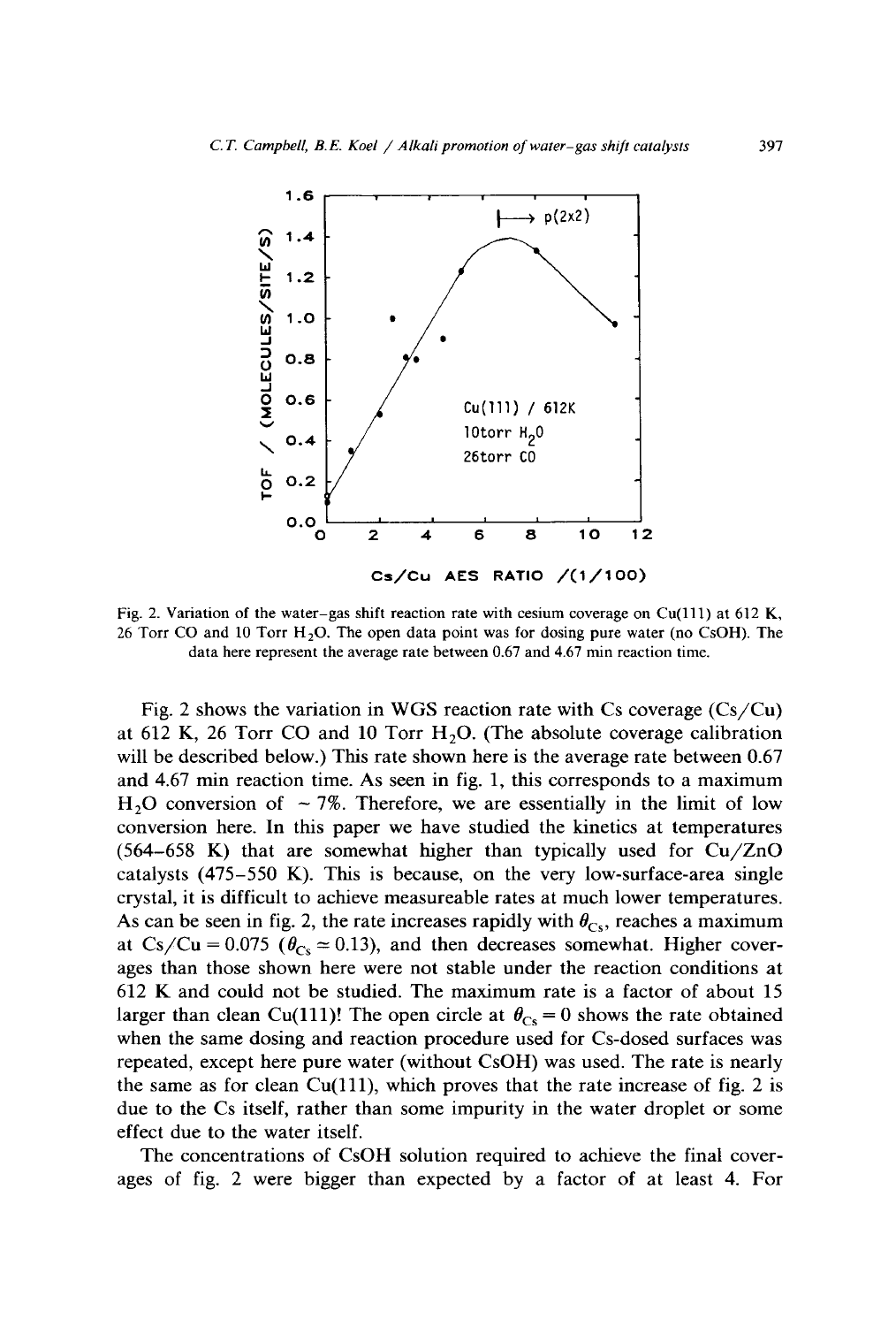

Fig. 3. Variation of the WGS rate with Cs coverage on Cu(lll) at 564 K, 26 Torr CO and 10 Torr  $H<sub>2</sub>O$ . The data here represent the average rate between 0.67 and 10.67 min reaction time.

 $Cs/Cu > 0.06$ , the required concentration increased more rapidly, so that, at the highest coverages, they were bigger by a factor of  $\sim$  20. As will be shown below, this is largely due to a loss of Cs from the surface during the initial 40 s treatment in the reaction mixture, when the surface is reduced. We were unable to maintain Cs coverages higher than  $Cs/Cu = 0.15$  under reaction conditions, in spite of much larger initial Cs doses.

As shown in fig. 3, the reaction rate varies with  $\theta_{Cs}$  in a very similar fashion at 564 K as was shown in fig. 2 at 612 K. Here we show the average rate over a reaction time period of ten minutes, after an initial treatment for 40 s at 612 K in a similar reaction mixture.

To establish if the rate-determining step or reaction mechanism changed on the Cs-promoted surface, we made a qualitative study of the reaction kinetics on the optimally-promoted surface (i.e., at a Cs/Cu AES ratio of 0.6-0.8). The reaction order with respect to  $H<sub>2</sub>O$  partial pressure at 612 K and 26 Torr CO was about the same as on the clean surface (0.5-1.0). The apparent activation energy  $(20.5 \pm 2.5 \text{ kcal mol}^{-1})$  at 10 Torr H<sub>2</sub>O and 26 Torr CO increased slightly with respect to the clean surface  $(17.3 \pm 1.8 \text{ kcal mol}^{-1}$  [10]). (Here we use  $\pm 2\sigma$  error bars.)

### *3.1.2. Cs surface structure*

The surface structure of the Cs promoter in both the initial (as dosed) and final (after reaction) states was investigated in more detail using XPS, XAES and ISS at a Cs concentration which gave a final Cs/Cu AES ratio of 0.085.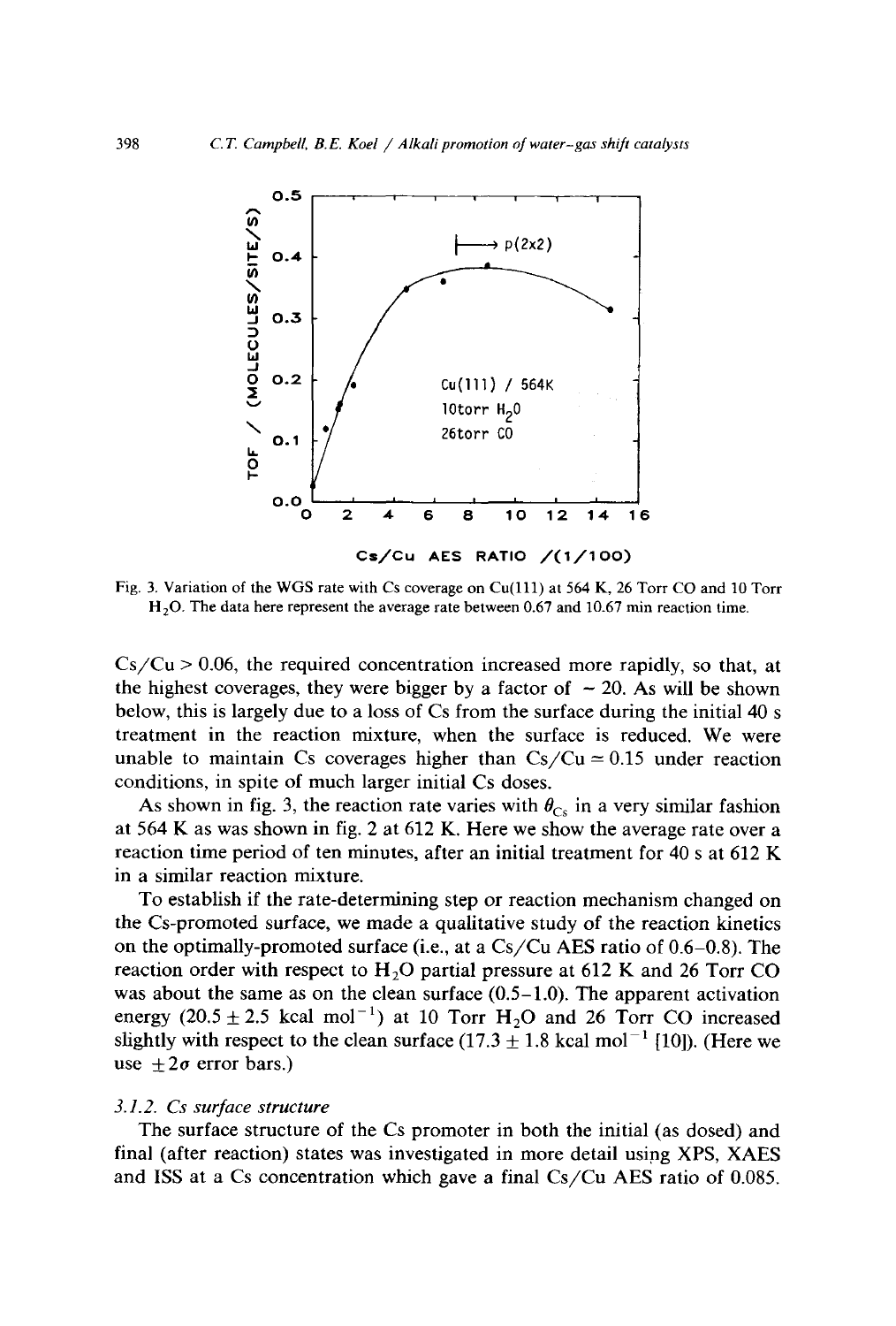

Fig. 4.  $Cu(2p)$  XPS spectra for: (a) clean Cu(111); (b) after dosing Cs with the procedure outlined in the text (final  $Cs/Cu$  AES ratio = 0.085); and (c) after treating surface (b) under reaction conditions (for five minutes at 612 K, 26 Torr CO and 10 Torr  $H_2O$  in figs. 4-9).

Fig. 4 shows the *Cu(2p) XPS* spectra for the clean surface, after dosing with the CsOH solution, and after treatment under reaction conditions (612 K, 26 Torr CO and 10 Torr H<sub>2</sub>O) for five minutes. The freshly-dosed surface showed a  $Cu(2p_{3/2})$  peak which was strongly reduced in intensity and perhaps shifted to slightly ( $\sim 0.15$  eV) lower binding energy (BE) compared to clean Cu(111). When treated under reaction conditions, the peak returned to a very similar position and lineshape as the clean Cu(111) surface, with  $\sim 82\%$  of its original intensity.

The *Cu(LVV) XAES* spectra are shown in fig. 5. The freshly Cs-dosed surface showed a greatly reduced intensity, and a lineshape and position which were completely different from clean  $Cu(111)$ . The main peak for the clean surface is at 335.1 eV BE (918.5 eV KE), and for the as-dosed surface it was at 337.1 eV BE (916.5 eV KE). These values are identical to those reported for bulk Cu and Cu<sub>2</sub>O, respectively [17]. Except for some residual intensity from metallic Cu at 335.1 eV BE, the XAES lineshape for the as-dosed surface is also very similar to Cu<sub>2</sub>O [17]. The Cu(2p) peak for the as-dosed surface (fig. 4) is also consistent with the reported spectrum of  $Cu<sub>2</sub>O$  [17]. The difference spectrum of fig. 5 clearly shows that, upon treating upon reaction conditions, the  $Cu(LVV)$  spectrum returns to a shape characteristic of clean  $Cu(111)$ , with only a slightly  $(-0\%)$  reduced intensity due to the Cs overlayer.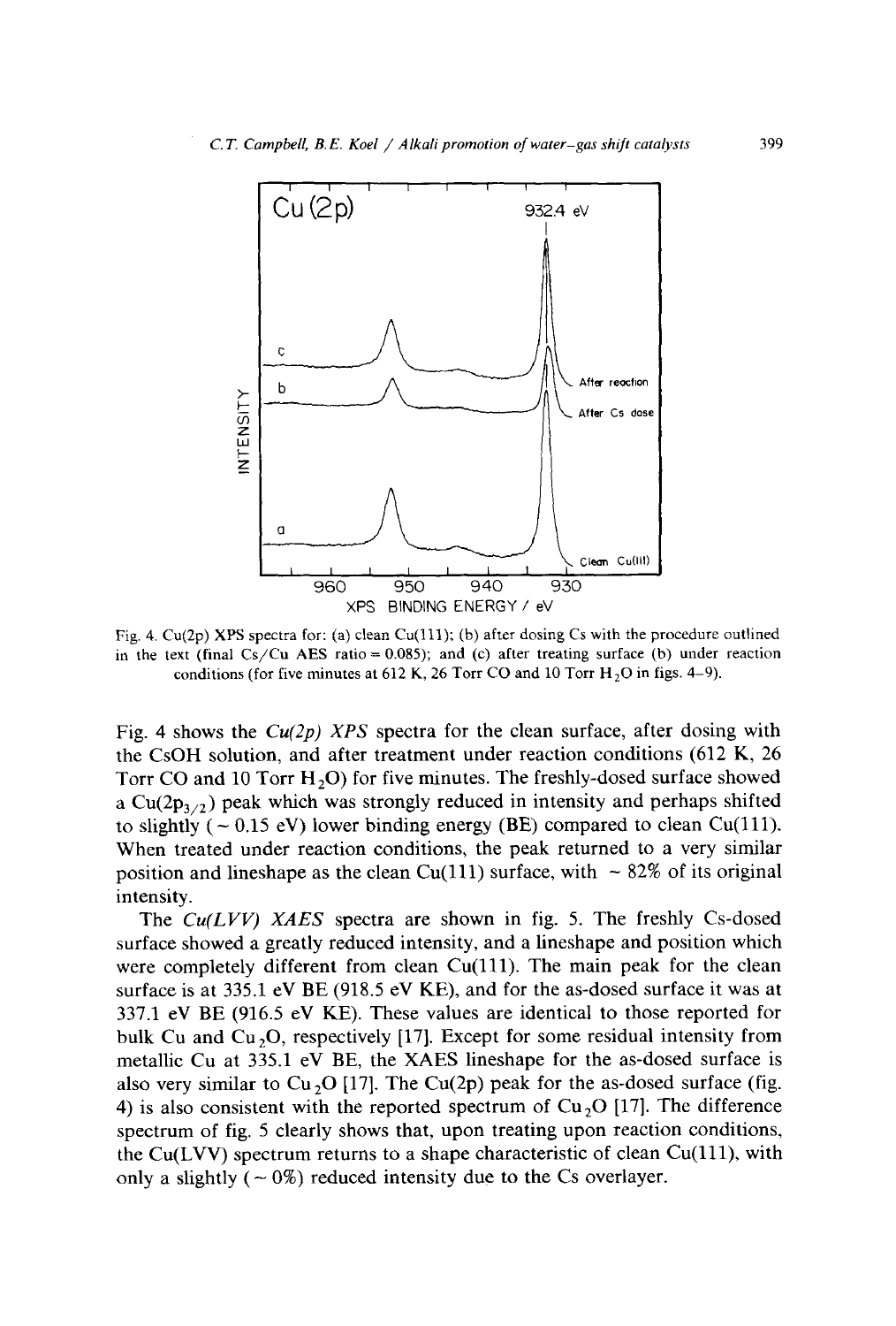

Fig. 5. Cu(LVV) XAES spectra for: (a) clean Cu(111); (b) the fresh Cs-dosed surface; and (c) the difference spectrum (X2) between clean Cu(111) minus the Cs-dosed surface after reaction. For (b) and (c),  $Cs/Cu = 0.085$ .

The *Cs(3d) XPS* spectra are shown in fig. 6. After extensive experiments with Cs, the nominally clean surface typically had a small residual  $Cs(3d_{5/2})$ peak centered at 725.8 eV BE, as shown. This could only be removed by lengthy sputtering. The difficulty of its removal and its unusual energy suggest that it may be due to subsurface Cs. (Most bulk  $Cs<sup>1+</sup>$  compounds have a Cs(3d<sub>5/2</sub>) BE of  $\sim$  723.5-724 eV [18].) The freshly-dosed surface showed a large  $\text{Cs}(3d_{5/2})$  peak centered at 724.5 eV BE. This is close to the value for bulk CsOH (723.95 eV BE [18]). Upon treatment under reaction conditions, a large amount of Cs is lost from the surface region, as evidenced by the nearly four-fold decrease in Cs(3d) intensity. The peak also shifts to higher BE (725.1 eV).

The *O(ls) XPS* spectra are shown in fig 7. The as-dosed surface showed a large O(1s) peak centered at  $\sim$  530.8 eV BE. This agrees with the values of 530.3 [18] and 530.8 eV BE [17] reported for bulk  $Cu<sub>2</sub>O$ . The peak was also considerably broader than the instrumental resolution (FWHM =  $2.3 \text{ eV}$ ), suggesting the presence of two non-equivalent oxygen atoms. A second peak at 531.9 eV BE was also noted for pure  $Cu<sub>2</sub>O$  [17], which would be consistent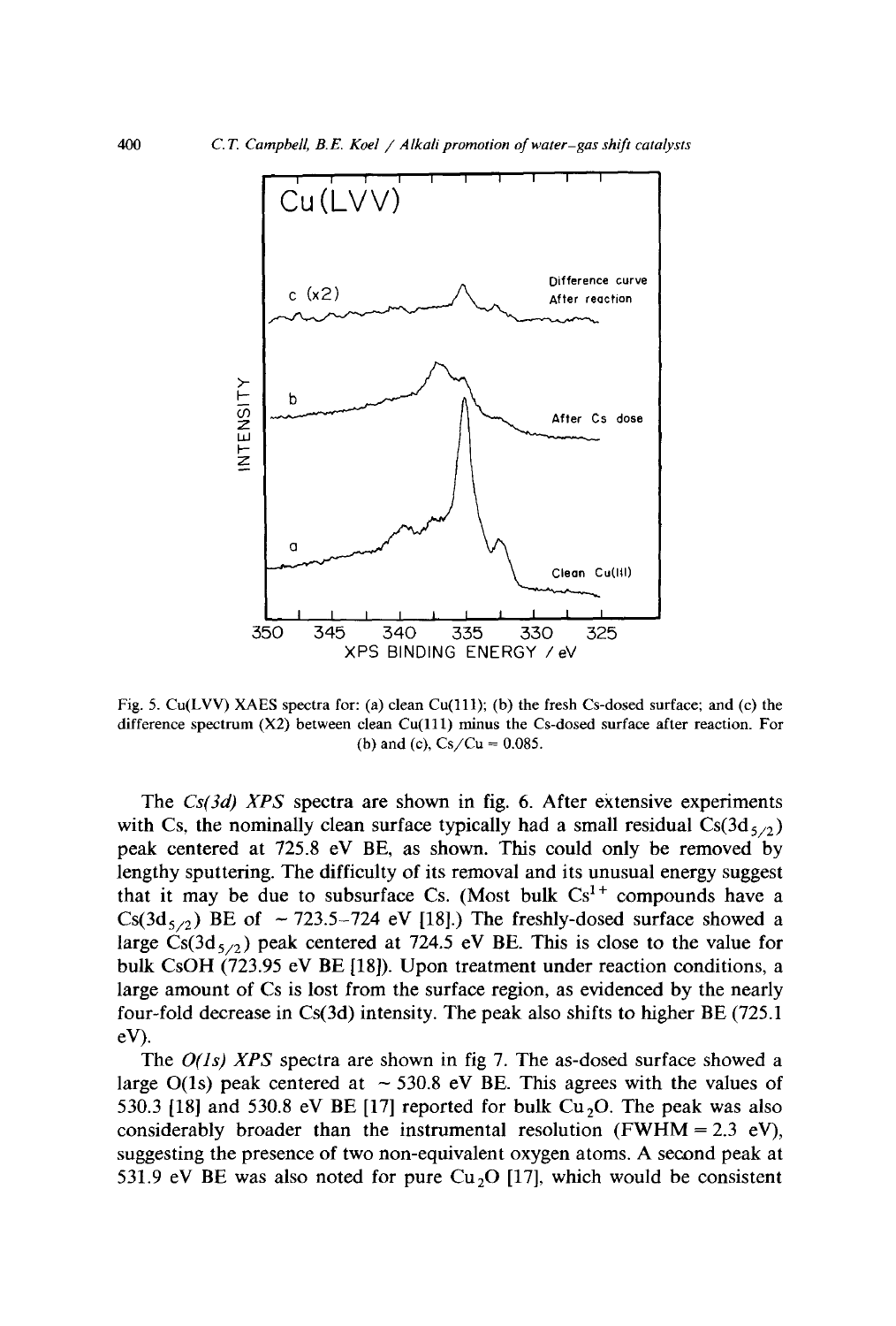

Fig. 6. Cs(3d) XPS spectra for: (a) nominally clean Cu(111); (b) the freshly Cs-dosed surface; and (c) surface (b) after treatment under reaction conditions.  $(Cs/Cu = 0.085.)$ 



Fig. 7. O(ls) XPS spectra for: (a) freshly Cs-dosed Cu(lll); and (b) after treating surface (a) under reaction conditions.  $(Cs/Cu = 0.085.)$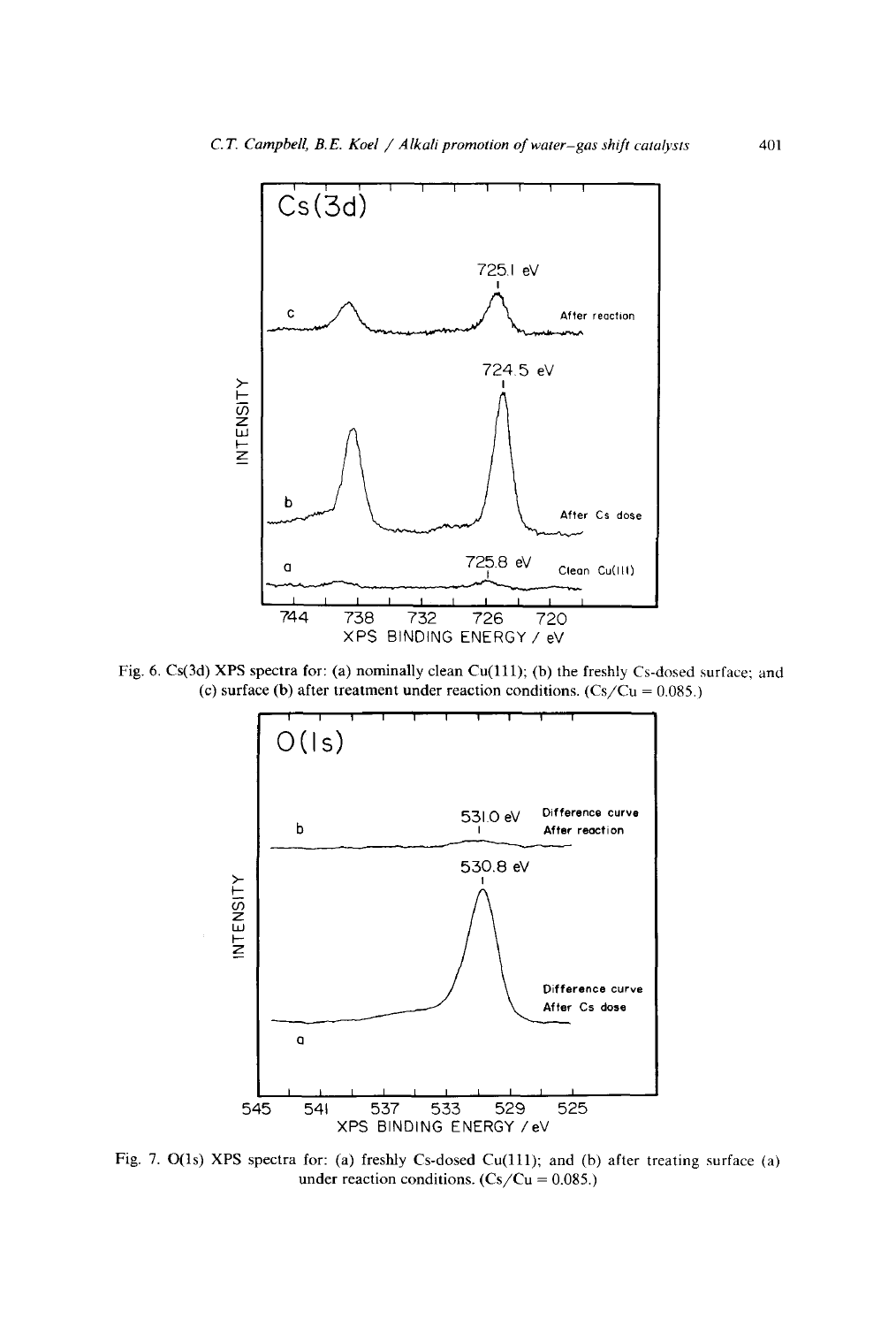

Fig. 8. He<sup>+</sup> ISS spectra for: (a) clean Cu(111); and (b) Cu(111) with Cs/Cu = 0.085, after treatment under reaction condition.

with this broadening. Bulk KOH shows an  $O(1s)$  peak at 531.5 eV BE [18], so that a species such as CsOH cannot be discounted. Following reaction, the O(ls) intensity decreased by a factor of at least 15. The peak is centered at  $\sim$  531.0 eV BE, and is very broad (FWHM  $\approx$  2.8 eV).

Finally fig. 8 shows the He<sup> $+$ </sup> ISS spectrum for the clean surface and for the Cs-dosed surface after treatment under reaction conditions  $(Cs/Cu = 0.085)$ . One can see that the Cs/O overlayer attenuates the Cu ISS signal by a factor of  $\sim$  2.5 to 40% of its clean value, and that a sizeable Cs peak appears. Note that the Cs mass peak appears some 20 eV lower in energy than expected based on simple kinematics [19]. Inelastic energy losses of this magnitude are not uncommon [20].

The spectra described above for the surface after treatment for five minutes in the reaction mixture was nearly the same as seen after only forty seconds reaction time. Thus, the observable surface structural changes occurring in the reaction mixture were essentially complete after only 40 s reaction time.

Information on the nature and stoichiometry of the Cs overlayers is also apparent in *electron-excited AES spectra.* As with XAES, the Cu(LVV) signal decreased and changed shape upon dosing Cs. As with the core-level XPS signals, the  $O(KVV)$  and  $Cs(MNN)$  signals and the  $O(KVV)/Cs(MNN)$  ratio for the as-dosed surface all decreased significantly upon brief, treatment ( $\sim$  40) s) under reaction conditions. Thereafter, they decreased only very slowly. No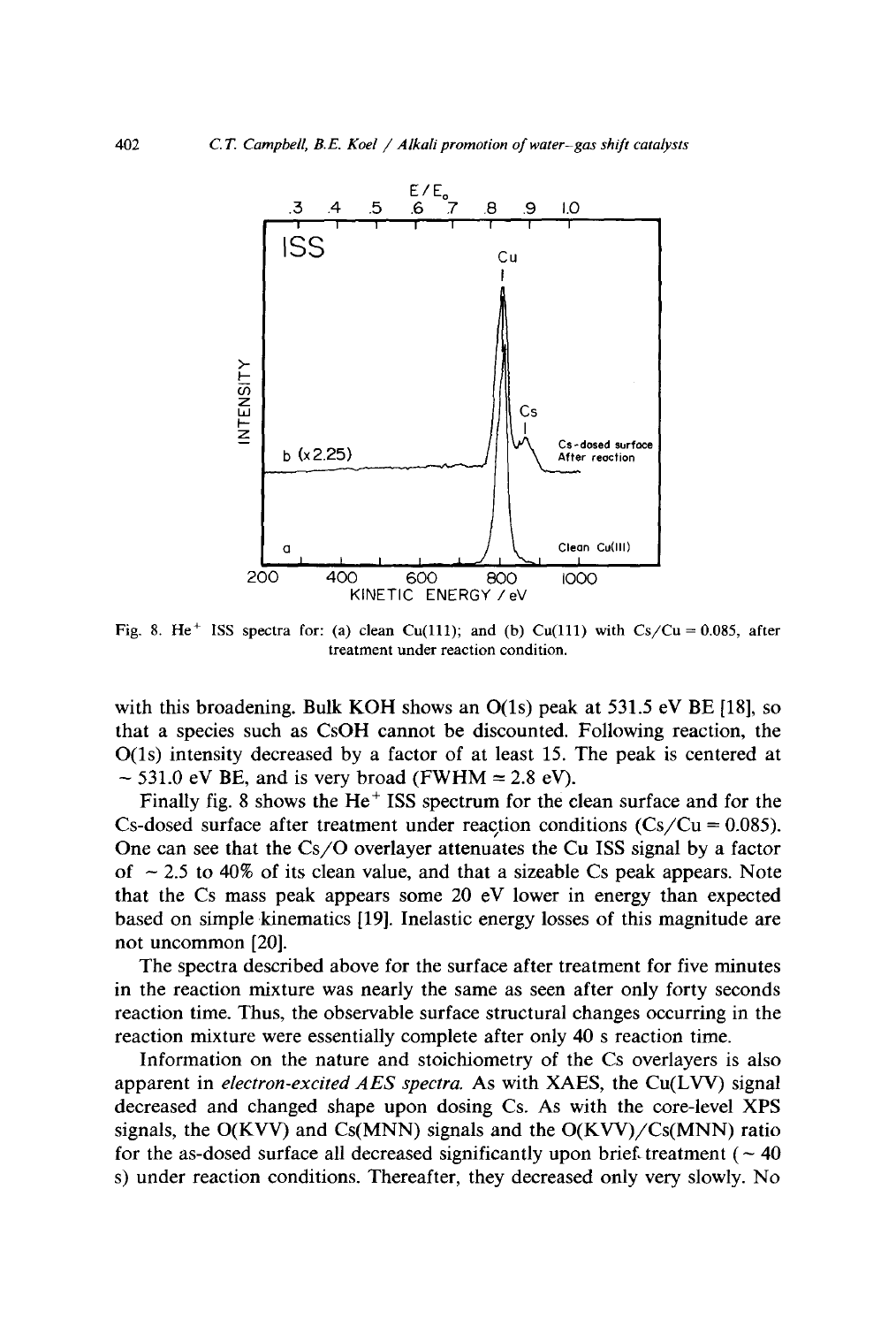

Fig. 9. Electron-excited AES spectra for the  $Cu(111)$  surface (solid curves) containing various Cs coverages, after treatment under reaction conditions. The dashed curve is for a Cs/O complex of  $\sim$  1 : 3 stoichiometry on Ag(111), from ref. [21].

elements other than O, Cs, and Cu were seen in significant quantities. Example spectra for Cs-dosed surfaces after treatment as catalysts under reaction conditions are shown in fig. 9. One can see that the O(KVV)/Cs(MNN) AES ratio is roughly constant, independent of the Cs level. The constancy of this ratio suggests a Cs/O complex on the surface of fixed stoichiometry. (There may be hydrogen in this complex, since our analysis techniques are not sensitive to hydrogen.) For comparison, we show the AES spectrum for a  $Cs$ /oxygen complex on Ag(111) of  $Cs$ : O stoichiometric ratio  $\sim$  1:3 [21]. One can see that the O(KVV) and Cs(MNN) AES lineshapes are completely different in the present case, with markedly narrower O(KVV) lines. Considering the effect of this narrowing on the integrated O(KVV) intensity, the Cs/O peak-to-peak height ratios then indicate a  $Cs:O$  stoichiometry of  $\sim$  1:1.3 here.

The spectra shown in fig. 9 were recorded starting at 450 eV, immediately after the electron beam was turned on. This was done to minimize beamdamage effects. A second scan across the O/Cs region (on the same sample region) always showed a big (up to  $40\%$ ) increase in the O(KVV) signal and a lineshape change, which we proved to be due to electron beam effects. The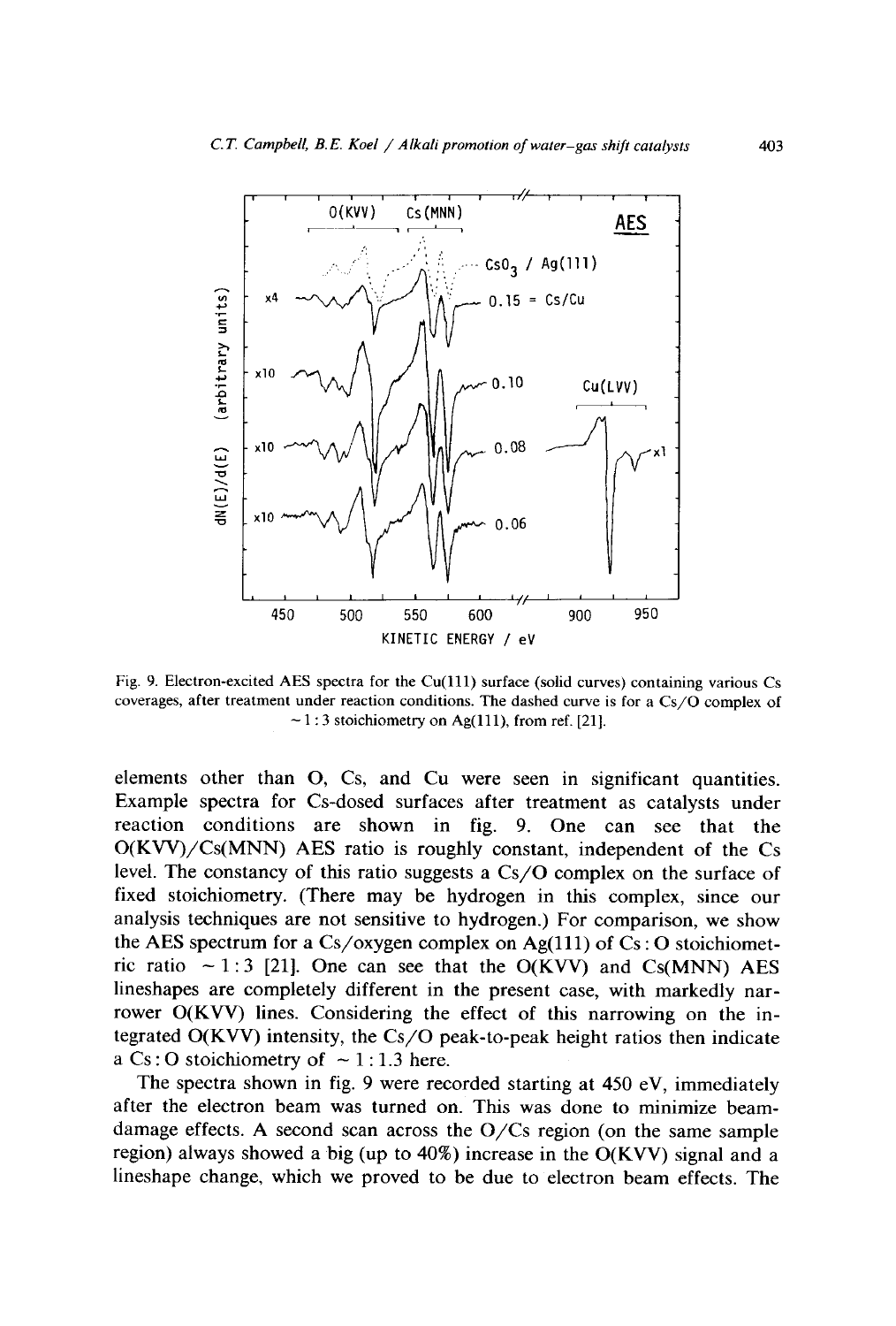O/Cs ratios were bigger for lower Cs coverages than those shown here, but we felt that this was due to the (relatively) increased contribution from this electron-induced oxygen buildup. The Cs/O overlayer for the surface after treatment under reaction conditions showed an attenuation of the Cu(LVV) AES intensity relative to clean Cu(111). Typical signal decreases were 11% for  $Cs/Cu = 0.082$ , and 23% for  $Cs/Cu = 0.146$ .

We should point out that the Cs/Cu ratio continued to decrease very slowly during reaction at 612 K, even after a few minutes reaction time. We attribute this to slow loss of Cs, via desorption or diffusion of Cs into the bulk of the Cu crystal. The rate of this process increased rapidly with Cs coverage, and was significant only for Cs/Cu ratios above  $\sim 0.05$ .

As indicated in figs. 2 and 3, the surface displayed a sharp  $p(2 \times 2)$  LEED pattern after reaction (for  $> 2$  min reaction time) at both 612 and 564 K, provided the Cs/Cu AES ratio exceeded  $\sim 0.067$ . Note that the first appearance of the  $p(2 \times 2)$  pattern also coincides with the maximum in the reaction rate versus Cs coverage. The  $p(2 \times 2)$  pattern was still apparent after reaction for the highest achievable Cs coverages. Interestingly, pure, metallic Cs on Cu(111) also shows a  $p(2 \times 2)$  close-packed monolayer at  $\theta_{C_5} = 0.25$ [22]. We feel that this cannot be the same structure, since desorption of a pure Cs monolayer generally begins at about 320 K on transition metals [21]. Our  $p(2 \times 2)$  structure was stable to heating in UHV to above  $\sim$  550 K. (The surface had to be cooled for LEED observation.) Interestingly, when oxygen is added to a pure  $p(2 \times 2)$ -Cs monolayer on Cu(111), a  $p(2 \times 2)$  pattern is again seen at an oxygen exposure which gives a minimum in the work function [22].

### *3.1.3. Cs coverage calibration*

Several factors must be considered in assigning an absolute coverage scale to the Cs/Cu AES ratio discussed here. In this cafibration, we assign the highest coverage obtainable after reaction (Cs/Cu  $\approx$  0.15) to  $\theta_{Cs}$  = 0.25. This is consistent with the observed  $p(2 \times 2)$  LEED pattern, where there is one Cs atom per  $p(2 \times 2)$  unit cell. It implies that the  $Cs/O$  complex starts nucleating into  $p(2 \times 2)$  islands when  $\theta_{Cs}$  exceeds 0.12. The attenuation of the Cu AES and XPS signals is also consistent with this coverage assignment. A closepacked monolayer of Cs atoms on Cu(111) ( $\theta_{Cs} = 0.25$  [22]) should have a thickness of  $\sim$  5.2 Å (assuming the bulk Cs density). Since metal oxides often have close to the same density as the bulk metal (in metal atoms per  $cm<sup>3</sup>$ ), we can assume that our complete  $p(2 \times 2)$  *Cs/O* overlayer has approximately this same thickness ( $\sim$  5.2 Å). The 23% attenuation of the Cu(920 eV) AES peak at  $\theta_{\text{Cs}}$  = 0.25 then implies an electron inelastic mean-free-path (IMFP) of  $\sim$  20 A. This value fits well the tabulated IMFPs of Seah and Dench [23]. Similarly, the 18% attenuation of th Cu(2p) peak for Cs/Cu = 0.085 (or  $\theta_{\text{Cs}} = 0.14$ ) suggests an IMFP of  $\sim$  14 Å for these 321 eV photoelectrons, which is well within the range reported by Seah and Dench [23].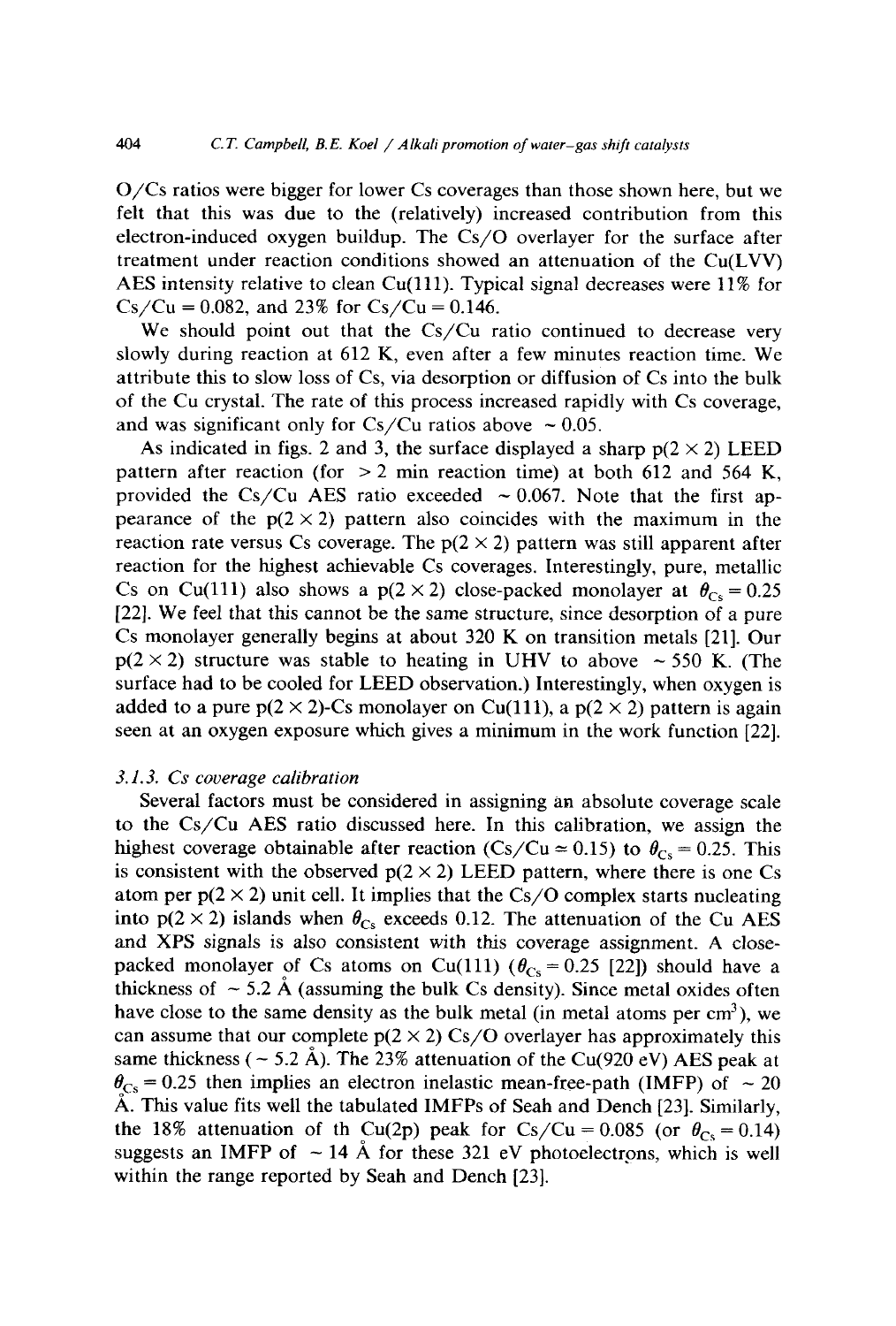Let us now discuss the  $O/Cu$  and  $O/Cs$  AES ratios. From a study of atomically-adsorbed oxygen on this surface [10], we know that an O/Cu AES ratio of 0.15 corresponds to a coverage  $\theta_{\Omega} = 0.45$ . The spectra of fig. 9 gave  $O/Cu$  ratios of 0.055 to 0.083, which then suggests oxygen coverages  $(\theta_0)$ between 0.16 and 0.25. As we said above, by comparison to the AES spectra for an overlayer of stoichiometry of about  $CsO<sub>3</sub>$  on Ag(111), the spectra of fig. 9 indicate a stoichiometry here of about  $\text{CsO}_{1,3}$ . Combining this ratio with the oxygen coverages above suggests Cs coverages ( $\theta_{\text{cs}}$ ) in fig. 9 between 0.12 and 0.19. These values are relatively consistent with the values based upon our coverage calibration of the Cs/Cu ratio, which gives  $\theta_{\text{Cs}}$  between 0.10 and 0.25 in fig. 9.

Finally, for Cs overlayers on Ag(111), a Cs/Ag AES ratio of  $0.033-0.050$  is obtained at  $\theta_{Cs} = 0.25$  [21]. The reported bulk AES sensitivity ratio of Ag: Cu is  $\sim$  4.3 [24]. We thus expect a Cs/Cu AES ratio approximately in the range 0.14–0.22 at  $\theta_{\text{Cs}} = 0.25$ , which is consistent with our present calibration (0.15).

In general, we can say that the above intensity and attenuation comparisions in XPS and AES rule out the possibility that the  $p(2 \times 2)$  LEED structure is really three domains of a  $p(2 \times 1)$ , since this would require coverages twice as large as those assigned above.

### *3.2. Sulfur poisoning of Cs-promoted Cu(ll l)*

As noted in the introduction, the major limitation of Cu/ZnO catalysts for the water-gas shift reaction is not their inherent activity, which is relatively good, but their sensitivity to sulfur poisoning. Thus, the promotion in activity brought about by cesium addition would be especially important if it somehow also lead to a more sulfur-tolerant catalyst. To investigate this point, we have studied the interaction of  $H_2S$  with the Cs-promoted Cu(111) surface, and the resultant poisoning of the water-gas shift reaction.

At 300 K and above,  $H_2S$  dissociatively adsorbs on clean Cu(111) to liberate  $H_2$  gas, depositing sulfur adatoms [11]. The sticking probability at 300 K is  $\sim 0.057$ , and almost constant with coverage until the surface is nearly saturated at  $\theta_{\text{Cs}} \approx 0.39$  [11]. We measured a sulfur uptake curve at 300 K for the Cs-promoted Cu(111) surface  $(\theta_{Cs} = 0.15)$  which was very similar to that reported for clean Cu(lll) [11]. (For this experiment, the Cs-dosed surface was first reduced in the reaction mixture to achieve its final form characteristic of water-gas shift conditions.) The result indicates that the rate of sulfur deposition of the Cu catalyst is essentially the same with or without Cs addition, and that the saturation sulfur coverage is only slightly  $(-15%)$ smaller. In addition, the nature of the resulting sulfur adlayer is not greatly different in the presence or absence of Cs, as was evidenced by the essentially invariant  $S(2p)$  XPS peak position (162.5-162.6 eV BE). In addition, the Cu ISS signal was masked by sulfur addition in a manner similar to the clean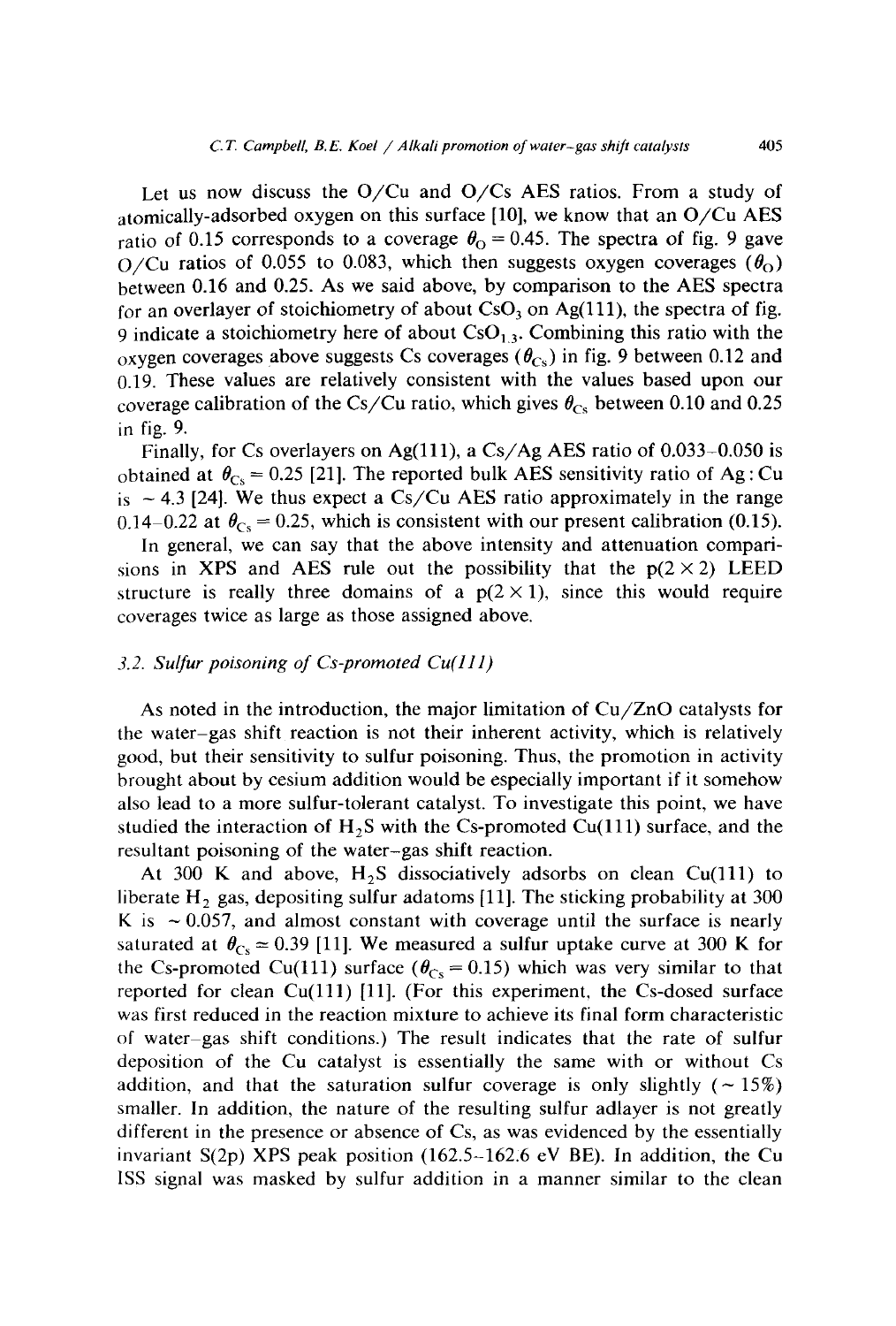surface [11], while the Cs signal was not strongly influenced by sulfur addition. This suggests that, as on clean  $Cu(111)$  [11], the sulfur adatoms are bonded *above* Cu sites on the surface, and that the Cs either sits between or above the sulfur adatoms.

The WGS reaction rate on the Cs-promoted  $Cu(111)$  surface decreased with sulfur coverage in a fashion similar to that seen on clean Cu(111) [11], provided the curves are normalized to the sulfur-free rate in each case. On the clean surface. This poisoning was interpreted in terms of simple site-blocking by the sulfur adatoms [11]. Since the rate on the Cs-dosed surface starts out so much higher in the absence of sulfur, these results indicate that the Cs-promoted surface can tolerate considerably higher sulfur content in the reactant feed while maintaining the activity of the unpromoted catalyst.

### **4. Discussion**

The  $XPS/XAES$  data indicate that the Cs dosing procedure used here results in a surface with a Cu<sub>2</sub>O film of  $> 20$  Å thickness, and a Cs overlayer with  $Cs^{1+}$  character. Upon treatment for  $\geq 40$  s under WGS reaction conditions, the Cu is completely reduced to a metallic Cu(111) surface, and some Cs is lost from the surface region. The remaining  $Cs(3d<sub>5/2</sub>)$  peak shifts to slightly higher BE (by  $\sim 0.6$  eV) during this reduction process. In a similar study of potassium overlayers deposited on Fe from aqueous KOH solution, the K(2p) peak also increases in BE ( $\sim 0.3$  eV) upon reduction [25]. Furthermore, vapor-deposited potassium on Pt(111) and Fe(110) show a  $K(2p)$  peak which decreases by  $0.5-1.0$  eV in BE upon oxidation  $[26-27]$ . These shifts are difficult to interpret, and cannot be easily related to' changes in the oxidation state of the alkali. Differences in final-state relaxation energy may be dominating here. A decrease in core-level binding energy upon the bulk oxidation of Ba has been explained in terms of initial-state differences, where a strong decrease in the spatial extent of occupied valence orbitals accompanies oxidation [28].

In any case, the roughly constant *Cs/O* AES ratio seen here indicates an oxidic or hydroxidic Cs surface compound on the reduced surface. The Cs : O stoichiometry in this overlayer is  $\sim 1:1.3$ . At  $\theta_{\text{Cs}} > 0.12$ , this overlayer nucleates into  $p(2 \times 2)$  islands, which we assign to a local coverage  $\theta_{Cs} = 0.25$ within the islands.

The surface Cs here is thermodynamically stabilized by the presence of oxygen (or hydroxide) in the surface complex. The broad  $O(1s)$  peak at  $\sim$  531 eV BE for the reduced Cs overlayer can be compared to assignments of 530, 531.5, and 533.3 eV for  $O_1$ ,  $OH_a$ , and  $H_2O_a$ , respectively, on Cu(111) [29], or 529.5-530.1, 530.8, and 533.4 eV for these species on  $Cu(110)$  [30]. This comparison favors a hydroxide assignment, although the presence of Cs here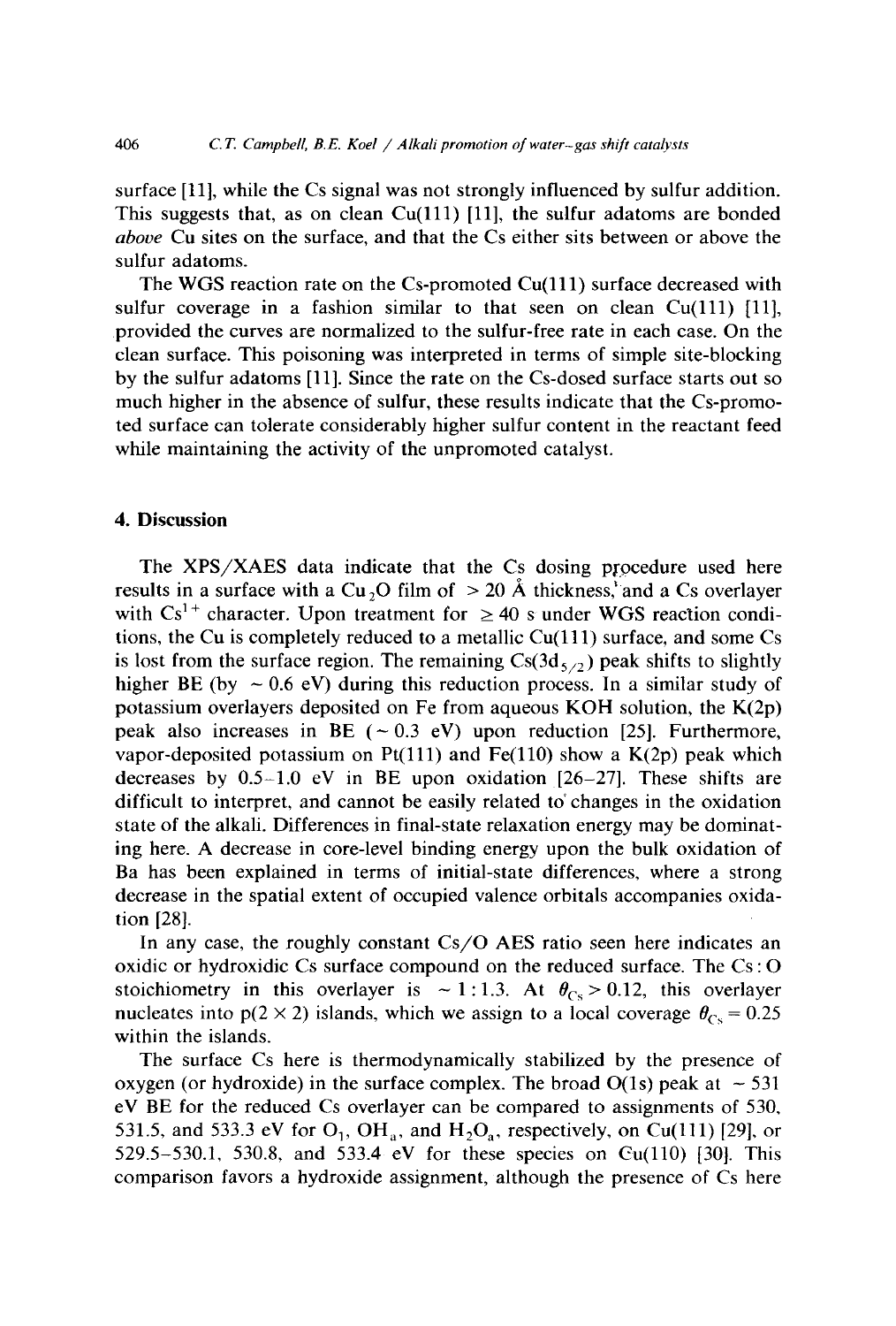makes such a comparison tenuous. On K-dosed Pt(lll), water adsorption leads to an alkali–OH complex of stoichiometry  $K: O = 1:1.3$  with an O(1s) peak at 531 eV BE [14], similar to our post-reaction complex. On Pt(lll), this complex is stable to 570 K in vacuum [14]. Our complex was stable to above 550 K in vacuum. Similarly, a KOH species is formed on Ru(001) by the interaction of  $H<sub>2</sub>O$  with adsorbed potassium [12], which decomposes between 500 and 600 K via KOH  $\rightarrow$  K + O + H. Pure Cs on Cu(111) should desorb at a much lower temperature, as noted above.

The ISS method used here is sensitive only to the topmost atomic layer of the solid [20]. The attenuation of the Cu signal and the clear appearance of a Cs signal for the reduced overlayer at  $\theta_{\text{Cs}} = 0.14$  proves that the Cs forms an overlayer *above* the topmost Cu(111) plane. The magnitude of the attenuation of the Cu signal (60% down from clean Cu) is consistent with the fact that the Cs coverage was  $\sim$  57% of its saturation level.

The slow decay in WGS rate with reaction time (above 40 s) shown in fig. 1 was not accompanied by large changes in the surface structure, which mostly occurred in the initial 40 s reaction time. The only changes that occurred after 40 s were a slow loss in Cs (and oxygen) AES or XPS signal and a strengthening of the  $p(2 \times 2)$  LEED pattern. The decrease in WGS rate could not be directly attributed to the loss of Cs, since the coverage remained in a range (0.12-0.15) near the flat maximum of fig. 2. On the other hand, the ordering of the overlayer could have a large influence. Notice in figs. 2 and 3 that the rate increases with  $\theta_{\text{Cs}}$  until the p(2 × 2) LEED pattern starts to nucleate. With further increases in  $\theta_{Cs}$ , the rate remains constant or even decreases. This indicates that the  $p(2 \times 2)$  structure may not be as active as the disordered structures at slightly lower local coverage. The rate decrease with reaction time could then be related to growth of  $p(2 \times 2)$  domain size.

The WGS kinetics on clean Cu(111) have been interpreted [10] in terms of a mechanism whereby the rate-determining step is the dissociative adsorption of  $H<sub>2</sub>O$ , at least under the reaction conditions used in this paper. The coverage of adsorbed  $H<sub>2</sub>O$  under reaction conditions should be low [10], which is consistent with the strong dependence in the rate upon  $H<sub>2</sub>O$  pressure [10]. That dependence is the same for the Cs-promoted surface, which suggests that a similar situation pertains here for  $Cs$ -dosed  $Cu(111)$ .

According to that model used on clean  $Cu(111)$  [10], the apparent activation energy for WGS ( $E_{\text{app}}$ ) is really the difference between the activation energy for the dissociation of adsorbed  $H_2O$  ( $E_{diss}$ ) and the desorption energy for H<sub>2</sub>O ( $E_{\text{des}}$ ):  $E_{\text{app}} = E_{\text{diss}} - E_{\text{des}}$ . Since  $E_{\text{app}}$  increases from 17 to  $\sim$  20 kcal mol<sup>-1</sup> upon Cs promotion, this relationship indicates that  $E_{\text{diss}}$  increases upon Cs addition, and/or  $E_{\text{des}}$  decreases. We would not expect Cs to cause  $E_{\text{des}}$  to drop compared to  $\sim$  10 kcal mol<sup>-1</sup> on clean Cu(111) ([10] and references therein), since alkali addition generally slightly increases the adsorption energy for  $H<sub>2</sub>O$  on transition metals [12-14,33,36]. Therefore, the activation energy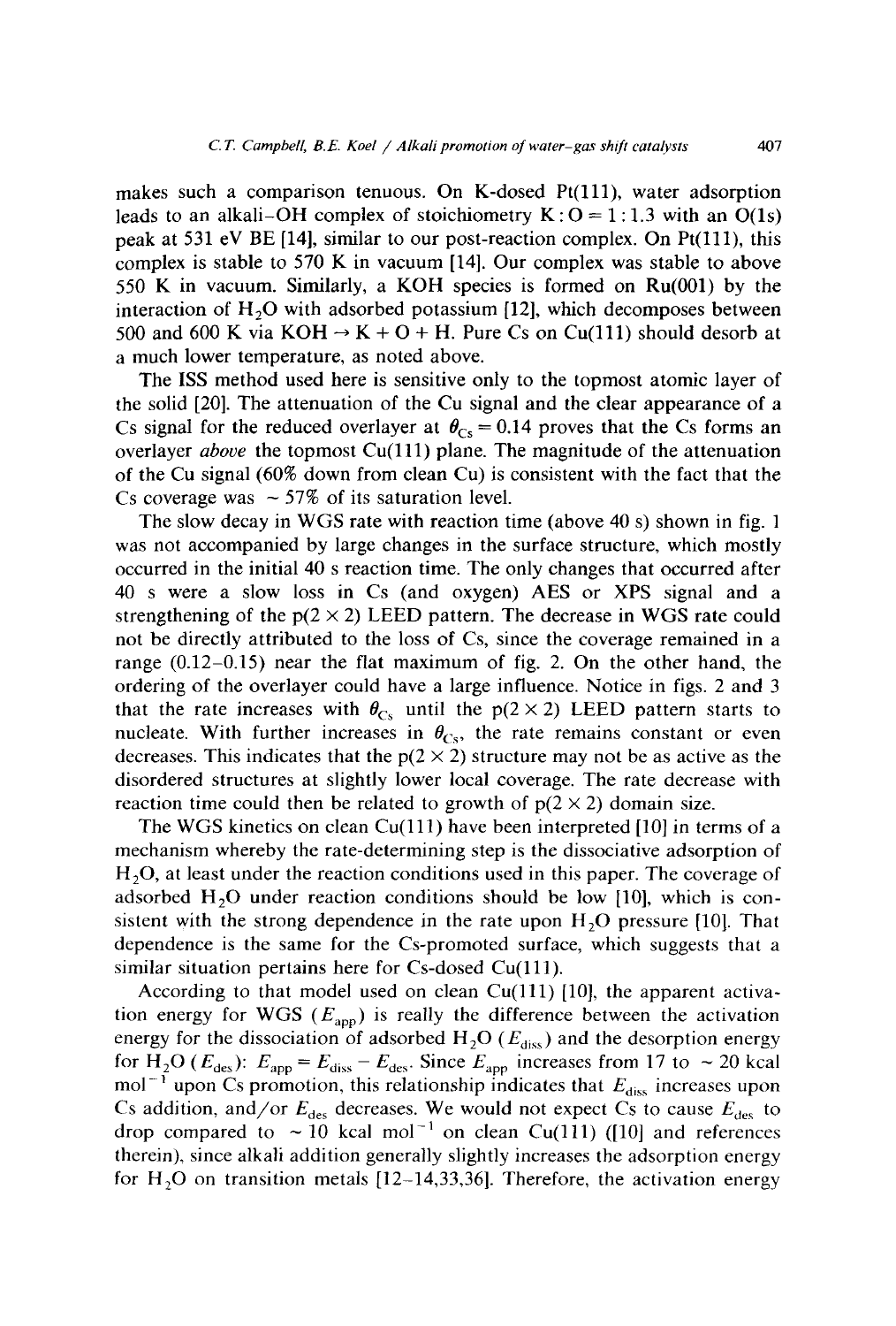for the dissociation of adsorbed water must increase from  $\sim$  27 to at least 30 kcal mol<sup> $-1$ </sup> upon Cs addition. The 15-fold increase in the WGS rate is therefore (within this model) *not* related to reducing the energy barrier for the reaction. Instead, it must be due to an increase in the pre-exponential factor for the dissociation of adsorbed H<sub>2</sub>O ( $v_{\text{diss}}$ ). On clean Cu(111),  $v_{\text{diss}}$  was estimated to be  $\sim 8 \times 10^{11}$  s<sup>-1</sup> [10]. To compensate for both the increased rate and the increased activation energy, the corresponding value for the Cs-dosed surface must be at least 170-fold bigger, or  $\sim 1 \times 10^{14}$  s<sup>-1</sup>. The increased WGS activity is therefore due to a large increase in the frequency factor for the dissociation of adsorbed  $H<sub>2</sub>O$ .

Alkali additives are known to have strong electronic influences upon transition metal surfaces, which can lead to relatively long-range changes in their chemisorption behavior ([34] and references therein). While such influences upon the Cu are certainly expected with Cs addition, one generally thinks of these as subtly modifying the potential energy surface for the adsorbate/surface interaction, rather than drastically altering the frequency factor for some step in that interaction. Thus, a change in activation energy with a relatively constant frequency factor is symptomatic of such *indirect*  influences of an additive upon some adsorption step. The 170-fold increase in  $v_{\text{diss}}$  suggested here is indicative instead of *direct* participation of Cs in the rate-limiting step. For this reason, we tentatively propose a mechanism for Cs promotion whereby water dissociation occurs at the surface Cs complex. One example pathway is shown in scheme 1. Two hydrogen adatoms then associatively desorb to produce  $H_2$ . In the proposed formate mechanism [1,3,6,8,10], the  $OH<sub>a</sub>$  formed above reacts with CO to make the formate intermediate (HCOO<sub>a</sub>), which then decomposes into  $CO<sub>2</sub> + H<sub>a</sub>$ . In the alternate surface redox mechanism [1,4,10], the OH<sub>a</sub> dissociates further to  $O_4 + H_a$ . The  $O_a$  then reacts with  $CO$  to make  $CO<sub>2</sub>$ .

On clean Cu(lll), extrapolation of CO desorption kinetics indicated that the CO coverage under our reaction conditions should be quite small [10]. Nevertheless, the WGS reaction rate was independent of CO pressure. This meant that the rate was also independent of CO coverage. This was interpreted to indicate that the consumption of water fragments via further reaction with  $CO<sub>a</sub>$  was very rapid compared to the rate at which these fragments are deposited on the surface (via  $H<sub>2</sub>O$  dissociation) [10]. We expect that the addition of the Cs surface complex will increase the adsorption energy for CO



**Scheme I.**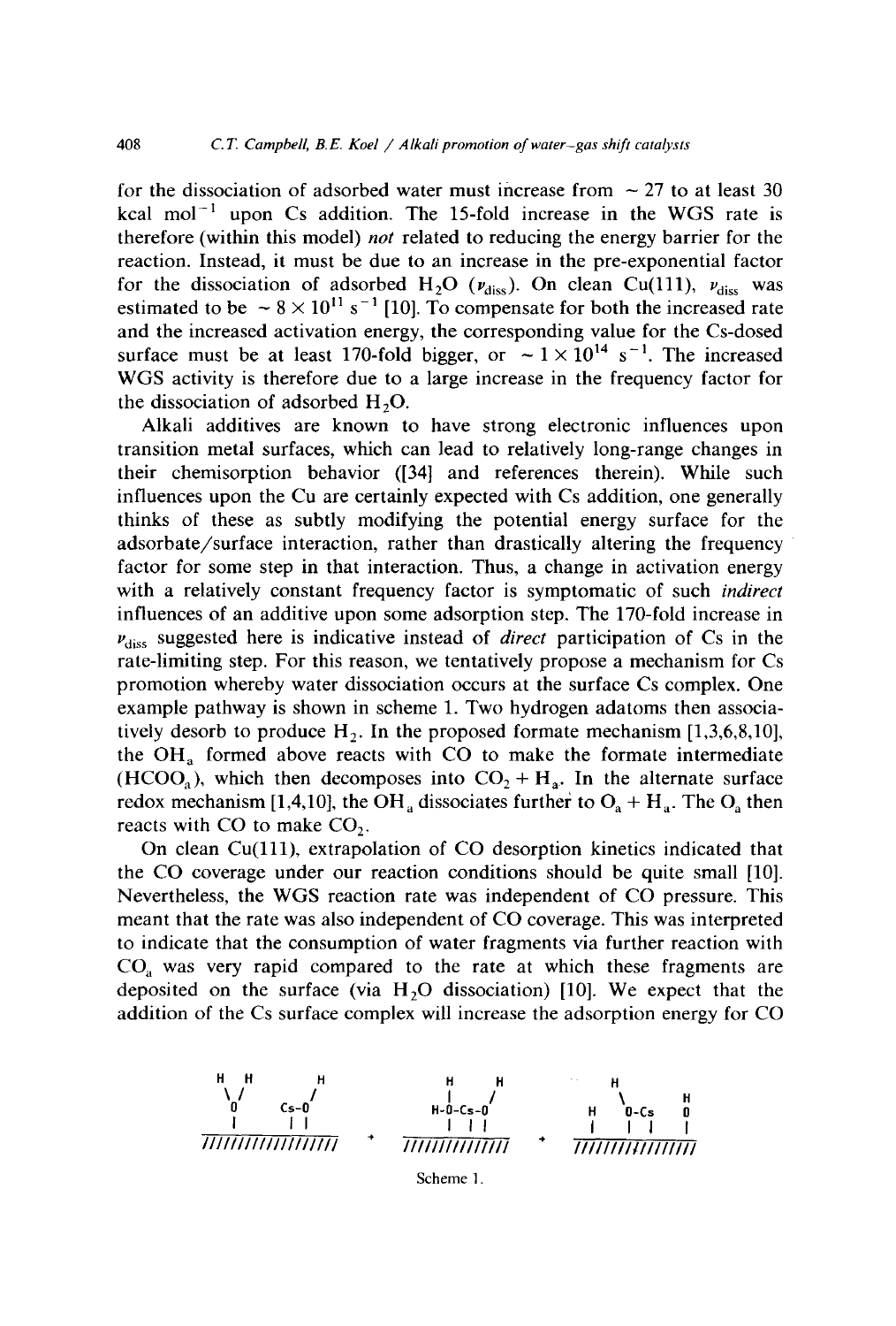on  $Cu(111)$  (as is usually the case for alkali addition to transition metals [34,35]). This effect would lead to an increase in the steady-state CO coverage under reaction conditions, compared to the unpromoted surface. Since the WGS rate is independent of CO coverage even without Cs, we do not expect this to substantially affect the kinetics or the kinetic analyses outlined above. However, it may be that the presence of the Cs complex increases the adsorption energy for CO by such a great extent that the CO coverage under reaction conditions actually now approaches saturation. If this were the case, we would expect to see a *negative* reaction order with respect to CO pressure, since  $CO<sub>a</sub>$  would now inhibit the dissociative adsorption of  $H<sub>2</sub>O$ . (Unfortunately, we neglected to measure the CO reaction order on the Cs-promoted surface.) If indeed this turns out to be the case, a much more complicated kinetic analysis will be required than the simple low-coverage limit used above.

In any case, the rate constant for the dissociation of  $H_2O_a$  increases by *at least* a factor of 15 upon Cs promotion (and even more if  $CO<sub>a</sub>$  substantially inhibits water adsorption via site blocking). This result should perhaps not be too surprising, since alkali addition enables the dissociation of  $H_2O_a$  at temperatures as low as 100 K on Pt(111) [14] and Ru(001) [12,13]. However, no water dissociation was noted in coadsorption with Na on  $Cu(110)$  [33]. Furthermore, adsorbed water desorbs molecularly, with no noticeable dissociation, from Cs-dosed Ag $(110)$  [36]. Clearly, a better knowledge of the influences of Cs and of this surface  $Cs/O$  compound upon the adsorption/desorption behavior of  $H_2O$  and of CO on Cu(111) is needed before a more definitive picture of the promotion mechanism evolves.

Klier and coworkers [7,8] have recently reported that Cs addition causes a 2.0-2.5-fold increase in the rate of WGS on high-surface-area Cu/ZnO catalysts. In that case, the reaction temperature was considerably lower  $(510-525)$  K), and the reaction rate was measured under methanol-synthesis conditions near 75 atm pressure. To compare our present 15-fold increase to their results, we must correct for the temperature difference and the difference in apparent activation energies for clean versus Cs-doped Cu  $(-3 \text{ kcal})$  $mol^{-1}$ ). Thus, our 15-fold increase at 612 K reduces to a 9-fold increase at 510 K. This is still considerably larger than the observed effect on Cu/ZnO. The difference may be related to the fact that, under their higher-pressure conditions, the dissociative adsorption of  $H<sub>2</sub>O$  does not completely determine the reaction rate. Klier and coworkers [8] mention a similar role for Cs, except in their mechanism the hydroxyl group remains associated with the Cs until it attacks CO to make the formate intermediate:  $Cs^+OH^- + CO \rightarrow HCOO^-Cs^+$ . Direct participation in the reaction by the oxygen atoms of the surface  $Cs/O$ complex should be tested by isotopic tracing.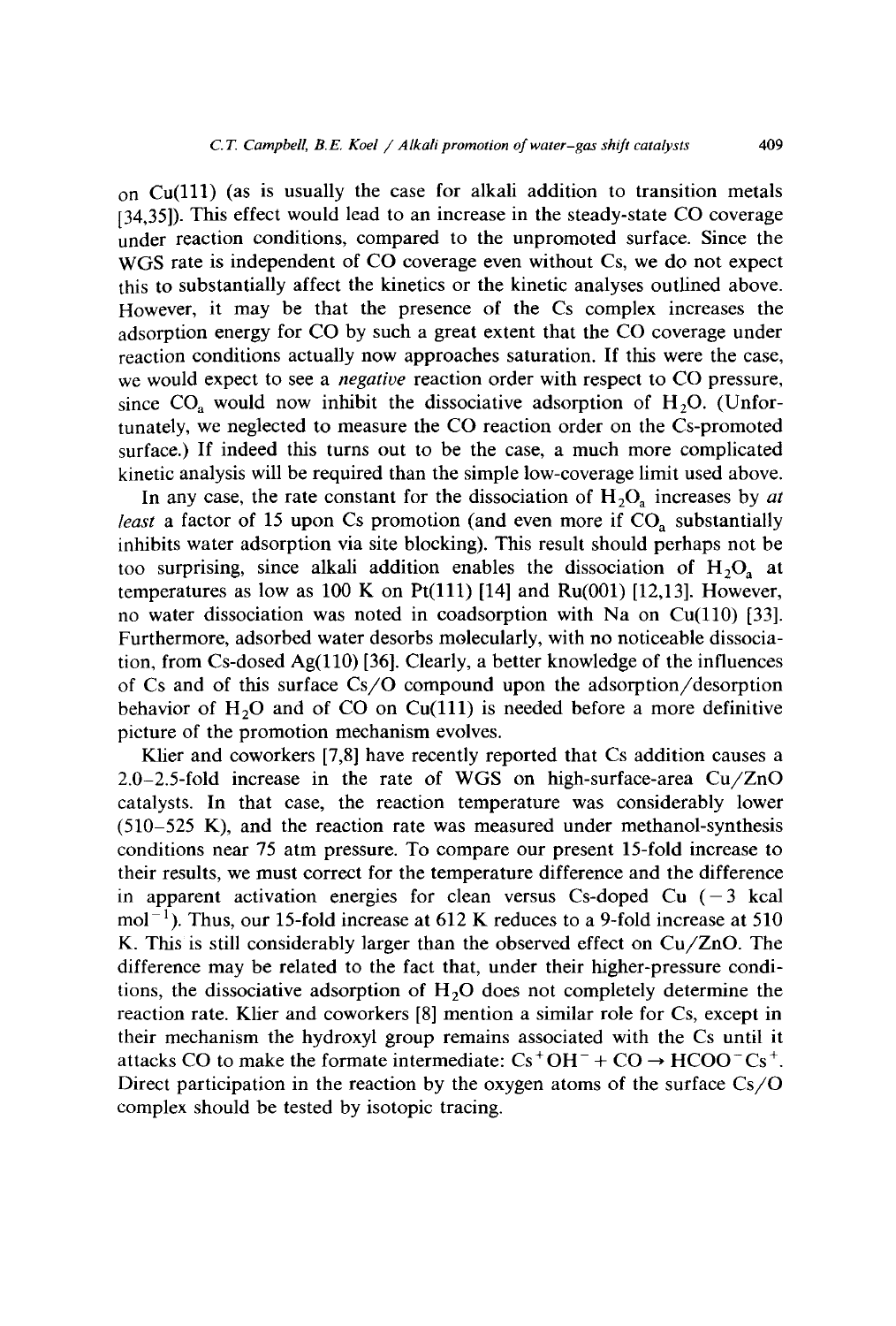### Acknowledgements

One of us (C.T.C.) would like to acknowledge partial support of this work by the US Department of Energy, through Morgantown Energy Technology Center. Another (B.E.K.) would like to acknowledge partial support of this work by the Department of Energy, Office of Basic Energy Sciences, Chemical Sciences Division. Helpful discussion with K. Klier and J. Hrbek are appreciated. Help with data manipulation by M.T. Paffett is also appreciated, as is typing by B. McGaw.

#### **References**

- [1] D.S. Newsome, Catalysis Rev.-Sci. Eng. 21 (1980) 275.
- [2] F. Garbassi and G. Petrini, J. Catalysis 90 (1984) 106, 113.
- [3] T. van Herwijnen and W.A. de Jong, J. Catalysis 63 (1980) 83, 94.
- [4] E. Fiolitakis and H. Hofmann, J. Catalysis 80 (1983) 328.
- [5] T.M. Yurieva and T.P. Minyukova, Reaction Kinet. Catalysis Letters 29 (1985) 55.
- [6] D.C. Grenoble, M.M. Estadt and D.F. Ollis, J. Catalysis 67 (1981) 90.
- [7] K. Klier, C.W. Young and J.G. Nunan, Ind. Eng. Chem. Fundamentals 25 (1986) 36.
- [8] D.C. Bybell, P.P. Deutsch, R.G. Herman, P.B. Himmelfarb, J.G. Nunan, C.W. Young, C.E. Bogdan, G.W. Simmons and K. Klier, Preprints Petroleum Div. Am. Chem. Soc. 31 (1986) 282.
- [9] G. Vlaic, J. Bart, W. Cavigiolo, B. Pianzola and S. Mobilio, J. Catalysis 96 (1985) 314.
- [10] C.T. Campbell and K.A. Daube, J. Catalysis 104 (1987) 109.
- [11] C.T. Campbell and B.E. Koel, Surface Sci. 183 (1987) 100.
- [12] P.A. Thiel, J. Hrbek, R.A. DePaola and F.M. Hoffmann, Chem. Phys. Letters 108 (1984) 25.
- [13] D.L. Doering, S. Semancik and T.E. Madey, Surface Sci. 133 (1983) 49.
- [14] M. Kiskinova, G. Pirug and H.P. Bonzel, Surface Sci. 150 (1985) 319.
- [15] C.T. Campbell and K.A. Daube, J. Catalysis, in press.
- [16] J.R. Moody and R.M. Lindstrom, Anal. Chem. 49 (1977) 2264.
- [17] B.R. Strohmeier, D.E. Leyden, R.S. Field and D.M. Hercules, J. Catalysis 94 (1985) 514.
- [18] C.D. Wagner, W.M. Riggs, L.E. Davis, J.F. Moulder and G.E. Muidenberg, Handbook of X-ray Photoelectron Spectroscopy (Perkin-Elmer, Eden Prairie, MN, 1979).
- [19] H. Niehus and E. Bauer, Surface Sci. 47 (1975) 222.
- [20] H. Niehus and G. Comsa, Nucl. Instr. Methods. B13 (1986) 213.
- [21] C.T. Campbell, J. Phys. Chem. 89 (1985) 5789.
- [22] S.A. Lindgren and L. Walldén, Surface Sci. 80 (1979) 620; Phys. Rev. B22 (1980) 5967.
- [23] M.P. Seah and W.A. Dench, Surface Interface Anal. 1 (1979) 2.
- [24] L.E. Davis, N.C. MacDonald, P.W. Palmberg, G.E. Riach and R.E. Weber, Handbook of Auger Electron Spectroscopy (Perkin-Elmer, Eden Prairie, MN, 1976).
- [25] H.P. Bonzel, G. Broden and H.J. Krebs, Appl. Surface Sci. 16 (1983) 373.
- [26] G. Pirug, H.P. Bonzel and G. Broden, Surface Sci. 122 (1981) 1.
- [27] G. Pirug, G. Broden and H.P. Bonzel, Surface Sci. 94 (1980) 323.
- [28] G.K. Wertheim, J. Electron Spectrosc. Related Phenomena 34 (1984) 309.
- [29] C.T. Au, J. Breza and M.W. Roberts, Chem. Phys. Letters 66 (1979) 340. (See also ref. [31].)
- [30] A. Spitzer and H. Luth, Surface Sci. 160 (1985) 353. (See also ref. [31].)
- [31] Beam damage or impurities may have been the source of water dissociation on Cu in refs. [29,30], as pointed out in ref. [32].